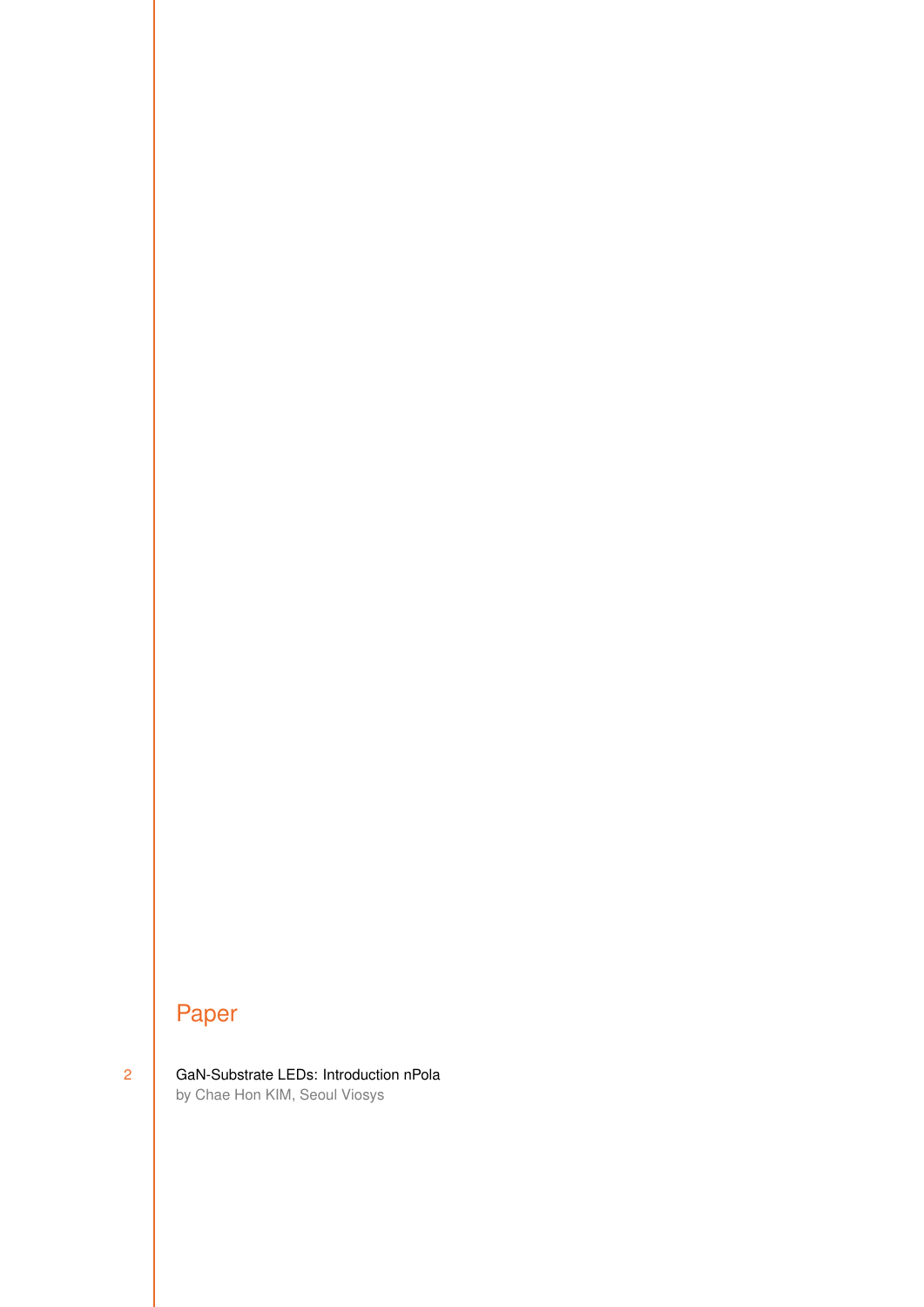# <span id="page-1-0"></span>GaN-Substrate LEDs: Introduction nPola



Chae Hon KIM EVP Seoul Viosys 65-16, Sandan-ro 163beon-gil, Danwon-gu, Ansan-si Gyeonggi-do Republic of Korea

#### **Abstract**

Seoul Semiconductor's patented nPola technology increases brightness levels 5 times over existing LEDs. This technology took more than 10 years to develop and is set to revolutionise the LED lighting industry. nPola stands for Numerous polarities and is related to the substrate in which the LED is grown. nPola is grown on a GaN (Gallium nitride) substrate, whereas conventional LEDs use Sapphire or Silicone substrate in which most of the energy is converted to heat instead of light due to a defect caused by lattice mismatch. nPola, however, does not have the lattice mismatch issue like conventional LEDs because the GaN epitaxy has the same crystalline structure as the GaN growth substrate. Furthermore, nPola technology involves the utilization of the one of the nPola non-polar planes in the GaN crystal, either the a-plane or m-plane, whereas traditional LEDs currently utilize the polar c-plane GaN epitaxy on Sapphire or Silicon. nPola LEDs offer reduced electrical resistance, increased electrical efficiency, reduction in colour shift with varying operating current and smaller device size.

With nPola, Seoul Semiconductor has already improved the lumen density of LEDs by 5 times over the conventional LEDs based on equivalent die surface area and it expects to further improve this margin to 10 times in future.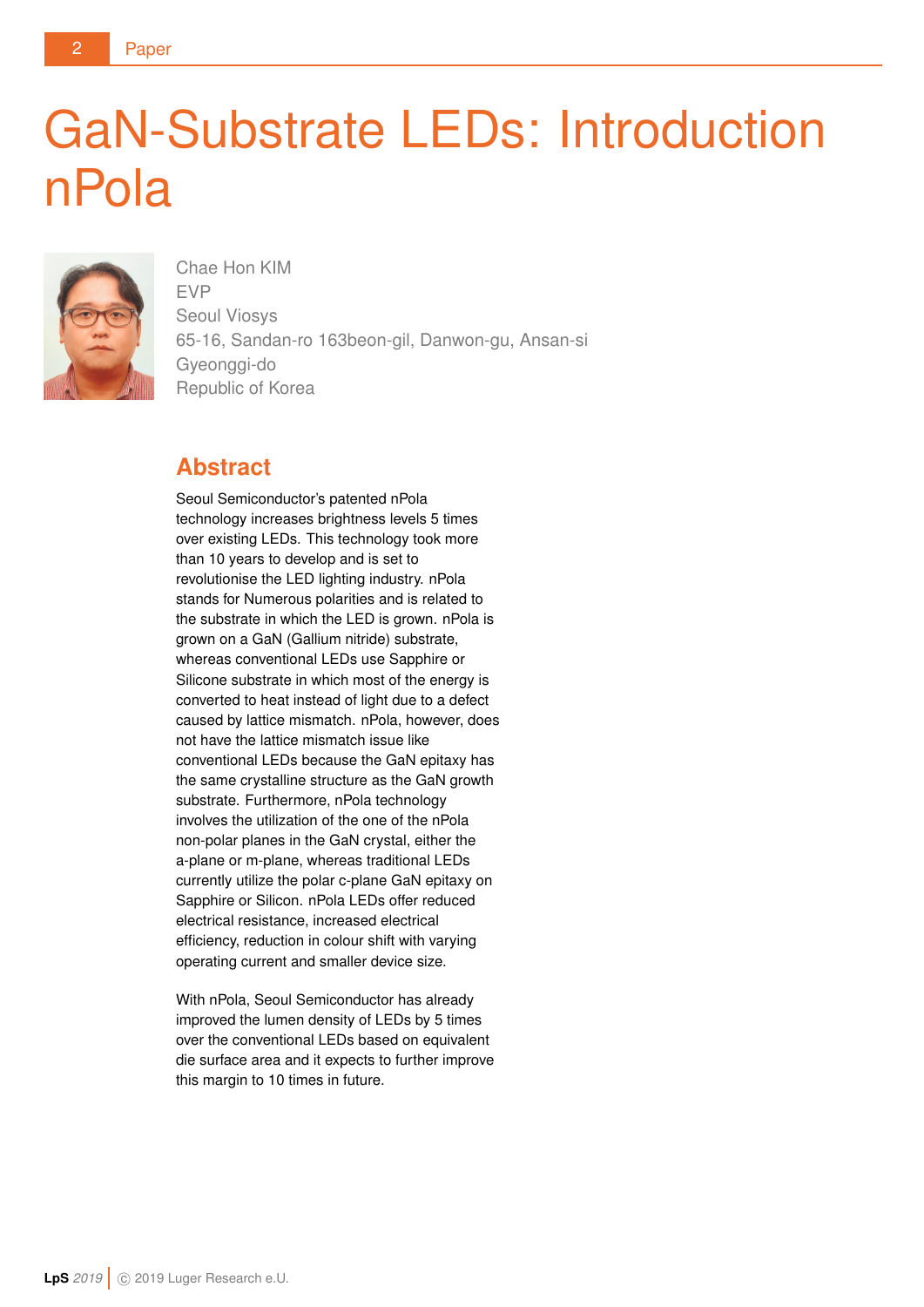Paper 3

Minimizing light source etendue by increasing the luminance of smaller size LED is essential to focus the light efficiently in smaller radiation angles allowing to realize smaller optical systems. Figure 1 shows the relation between chip size and luminance. With decreasing chip size, the luminance increases rapidly. We develop GaN-on-GaN LEDs called "nPola" to realize extremely high luminance at high current density with small size chip. Consequently, luminance of 200 Mcd/m at 3A were achieved. The nPola has low defect density less than 105 cm-2 while the GaN-on-Saphire LED has 108-109 cm-2. We obtained high reliability of 40K hours at temperature of 170 C and current density of 312 A/cm2 because of low defect density which is important for high power application. Efficiency degradation at high current density was remarkably improved in nPola LED by suppressing current crowding with thick conductive GaN substrate. In GaN-on-Saphire GaN LEDs with thin GaN, quantum efficiency decreases due to this current crowding with Joule heating. In thick GaN substrate in nPola LED, uniform current flow without current crowding is realized which leads to increase of quantum efficiency. Figure 2 shows the relation between operating current and optical power for n-Pola and GaN-on-Saphire LED. As a result, we obtained high optical power of 3.5 W at current of 2.8 A in nPola LED with size of 1mmX1mm(=3.5W/mm2), compared to that of 2.7 W in the GaN-on-Saphire LED with size of 1.1mmX1.1mm(=2.2W/mm2). Figure 3 shows the relation between operating current and degradation ratio of external quantum efficiency for n-Pola and GaN-on-sapphire LED. Smaller efficiency degradation of 27

#### **This is a section**

This is the content of a section.

#### **This is a subsection**

This is the content of a subsection.

**This is a subsubsection**

This is the content of a subsubsection.

**This is a paragraph** This is the content of a paragraph.



**Figure 1: This is a figure.**

## **Author's CV**

**Chae Hon KIM**

**2019. 01 – Current:** Executive Vice President, SeoulViosys Co. (SVC), Ansan, S. Korea **2010. 10 – 2018. 12:** Research Fellow/Vice President, SeoulViosys Co. (SVC), Ansan, S. Korea

**2004. 08 – 2010. 09:** Sr. Application Engineer, Veeco Instrument Inc., Somnerset, NJ, USA **2000. 08 – 2003. 05:** EPI Process Engineer, Cree Inc., Durham, NC, USA **1996. 08 – 2000. 06:** B.S. Chemical Engineer,

North Carolina State University, Raleigh, NC, USA

### **Organisation**

**Seoul Semiconductor**

Seoul Semiconductor develops and commercializes light emitting diodes (LEDs) for automotive, general illumination, specialty lighting, and backlighting markets. As the fourth-largest LED manufacturer globally, Seoul Semiconductor holds more than 12,000 patents, offers a wide range of technologies, and mass-produces innovative LED products such as Wicop – a simpler structured package-free LED which provides market leading color uniformity, cost savings at the fixture level with high lumen density and allows design flexibility; Acrich, the world's first high-voltage AC-driven LED technology developed in 2005, includes all AC LED-related technologies from chip to module and circuit fabrication, as well as multi-junction technology (MJT); and nPola, a new LED product based on GaN-substrate technology that achieves over ten times the output of conventional LEDs.

CEO Statement: "Life is a drawing which cannot be erased and redrawn Thank you for your interest in Seoul Semiconductor. I believe a